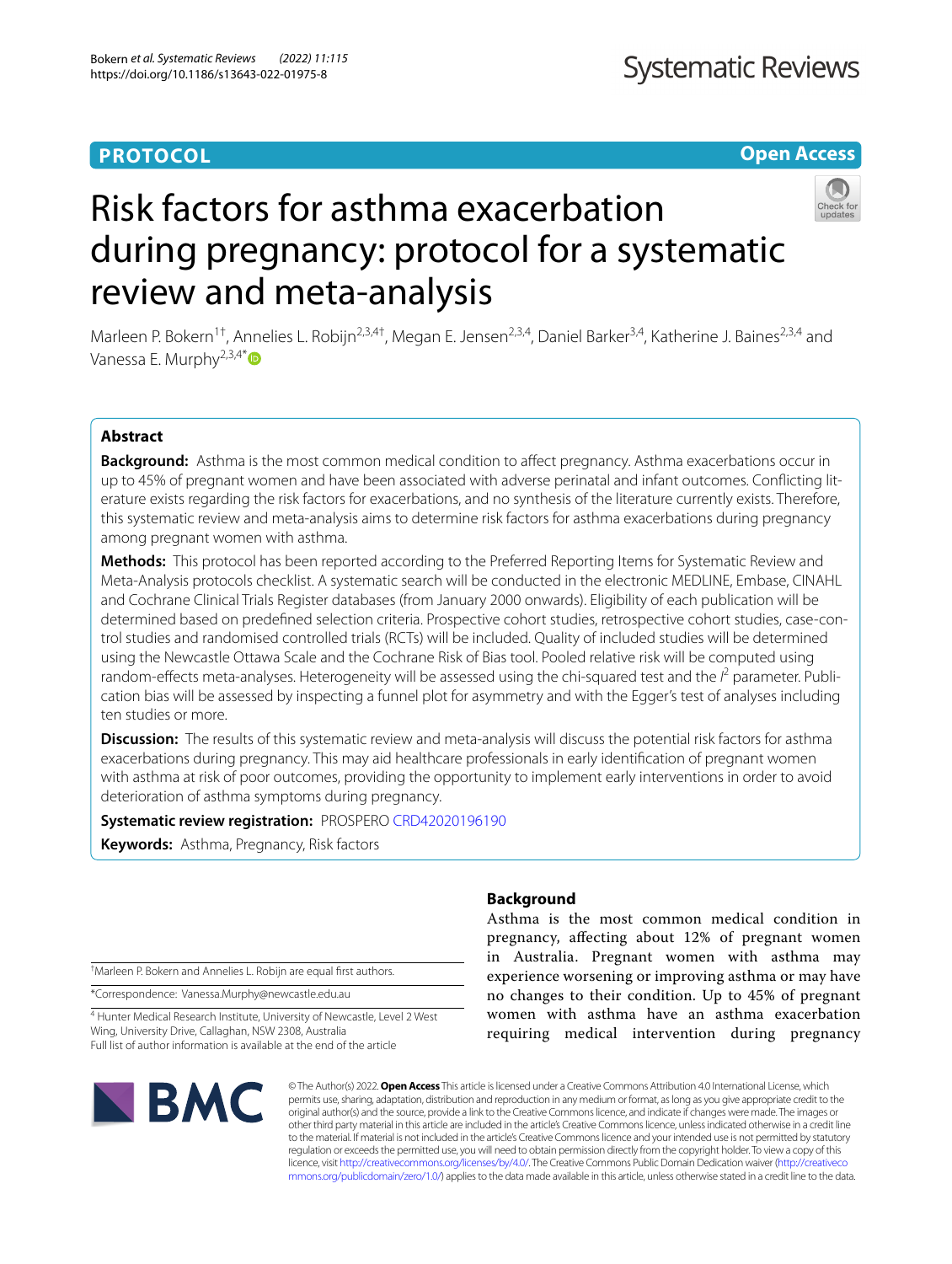[[1](#page-3-0)]. Uncontrolled asthma and asthma exacerbations have been associated with increased risk of several adverse perinatal outcomes, such as spontaneous abortion  $[2]$  $[2]$ , preeclampsia  $[3]$  $[3]$ , and low birth weight  $[4]$  $[4]$ . Furthermore, uncontrolled asthma and exacerbations have been associated with poor infant respiratory health, including the development of asthma [[3](#page-3-2), [5,](#page-3-4) [6\]](#page-3-5).

Several studies have identifed patient-related risk factors for asthma exacerbations during pregnancy, such as maternal age [[3,](#page-3-2) [7](#page-3-6)], smoking [[2,](#page-3-1) [3,](#page-3-2) [8,](#page-3-7) [9](#page-3-8)], obesity  $[9-11]$  $[9-11]$  $[9-11]$  and anxiety and/or depression  $[9, 12]$  $[9, 12]$  $[9, 12]$ . Other studies have identifed disease-related factors such as increasing asthma severity  $[1, 9, 13-15]$  $[1, 9, 13-15]$  $[1, 9, 13-15]$  $[1, 9, 13-15]$  $[1, 9, 13-15]$ , lung function  $[14]$  $[14]$  $[14]$  and respiratory viral infections  $[1]$  $[1]$ . The risks of these factors vary between studies and other studies report no associations.

A Danish study reported that clinically stable asthma, no exacerbation history and no prescription of ICS were associated with a decreased risk of exacerbations during pregnancy [[16](#page-4-5)]. Another Danish study utilising the same study population reported excessive gestational weight gain in the frst trimester as an important risk factor for asthma exacerbations  $[17]$  $[17]$ . The data on the impact of foetal sex on asthma exacerbations in pregnancy is conficting with some studies indicating an increased risk when carrying a female foetus  $[18–20]$  $[18–20]$ , whereas other studies report no association  $[3, 21, 22]$  $[3, 21, 22]$  $[3, 21, 22]$  $[3, 21, 22]$  $[3, 21, 22]$  $[3, 21, 22]$ . The majority of studies reporting risk factors of asthma exacerbations include relatively small study populations; therefore, it is important to combine all available studies in metaanalyses to determine pooled associations between the risk factors and asthma exacerbations.

Given the association between asthma exacerbations in pregnancy and adverse perinatal and infant health outcomes, it is important to synthesise recent literature to identify risk factors which may be modifable or allow early identifcation and additional monitoring of women at risk. Therefore, the aim of this systematic review and meta-analysis is to determine risk factors for asthma exacerbations during pregnancy among pregnant women with asthma.

#### **Methods**

This protocol has been registered with PROSPERO international prospective register of systematic reviews (registration number CRD42020196190) and has been reported following the Preferred Reporting Items for Systematic Reviews and Meta-Analysis Protocol  $(PRISMA-P)$   $[23]$  $[23]$ . The final review will be reported following the PRISMA statement [[24\]](#page-4-12) and the Meta-Analysis of Observational Studies in Epidemiology (MOOSE) guidelines [[25\]](#page-4-13).

#### **Information sources and search strategy**

We developed our search strategy with the support of a research and scholarly communication advisor. A search will be conducted of the electronic MEDLINE, Embase, CINAHL and Cochrane Clinical Trials Register databases to identify articles for possible inclusion. The search terms with multipurpose indicators (asthma or wheeze) and (pregnan\* or perinat\* or obstet\*) and (exacerb\* or flare up or morbidit\* or attack\*) will be used to identify all potential studies for inclusion. The search will be limited to include studies conducted from 2000 to the present time to keep the review relevant to contemporary research. Only studies available as an English language publication will be considered for inclusion, due to limited resources for language translation. The reference lists of included studies will be searched by hand to identify cited articles not identifed by the electronic search (Additional file [1](#page-3-9)).

#### **Study selection**

Two independent reviewers will screen the abstracts of all identifed studies. Studies that are potential articles for inclusion in the review will be obtained in full-text for assessment by the same reviewers. Any disagreements at either stage of study selection will be resolved by consensus or referral to a third reviewer. Studies rejected at each stage of the review will be recorded, along with the reasons for their rejection at the full-text screening stage. The selection of studies will be performed using Covidence [[26](#page-4-14)], a software designed for conducting systematic reviews.

#### **Eligibility**

Studies will be selected based on the following criteria of study population, exposure and outcome of interest. Studies published in English from the year 2000 will be included, to keep the review relevant to contemporary research (20 years look back period from protocol development time). Prospective cohort studies, retrospective cohort studies, case-control studies and randomised controlled trials (RCTs) will be included.

We will include studies that contain data from pregnant women with a diagnosis of asthma. Maternal asthma could be defned as physician-diagnosed (whether confrmed or subject self-report) or database-coded asthma diagnosis.

The main exposure to review will be patient characteristics that may act as risk factors/predictors for exacerbation. These could include, but are not limited to, demographic characteristics (e.g. age, race/ ethnicity), characteristics relating to the patients' asthma (e.g. severity, history, medications), other health-related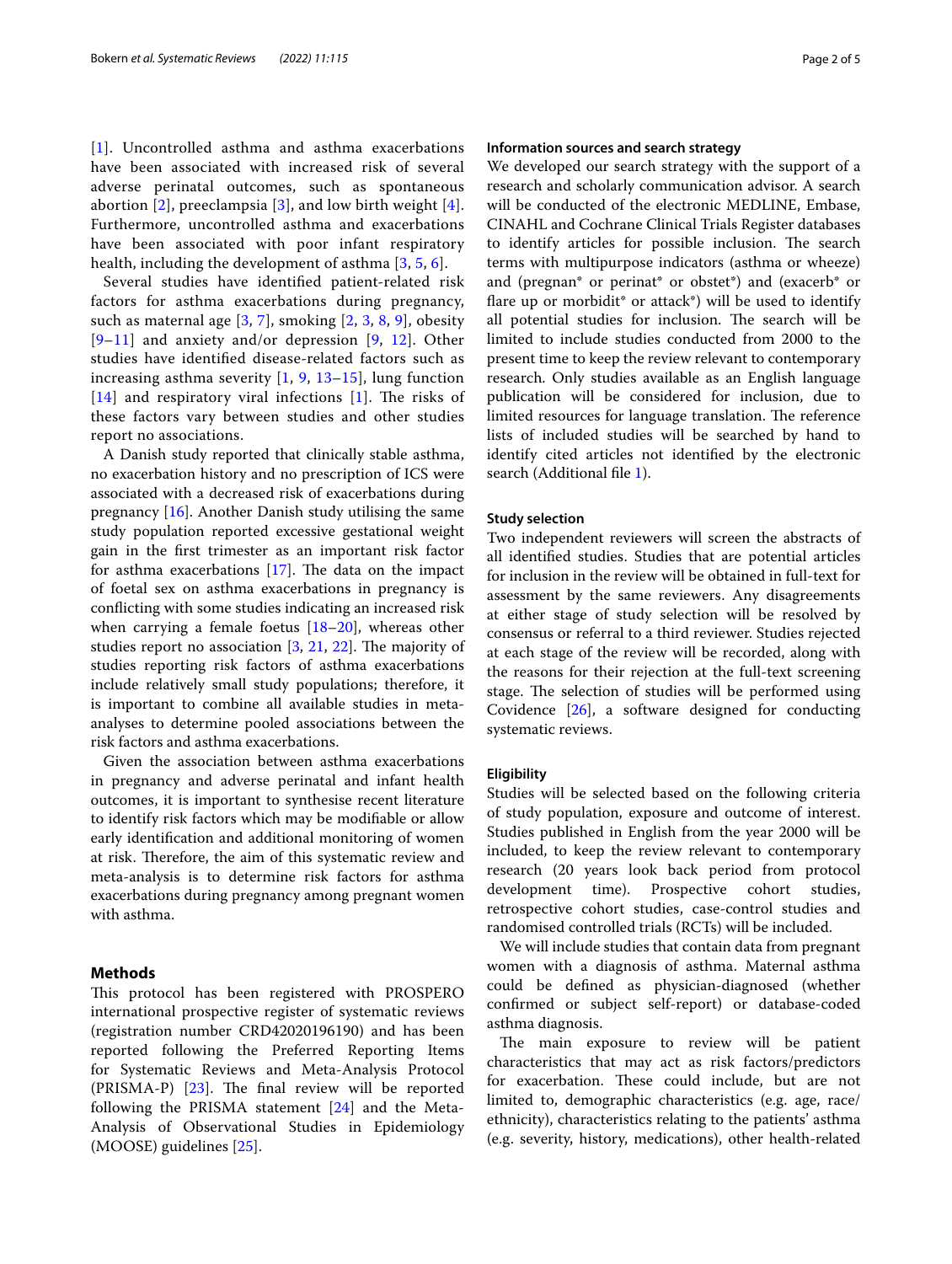characteristics (e.g. smoking, body mass index (BMI), mental health, co-morbidities, concomitant medication use, genetics) or characteristics of the pregnancy (e.g. foetal sex, antenatal care type, parity, gestational weight gain).

The outcome will be asthma exacerbations, defined as exacerbations requiring medical intervention such as hospitalisations, emergency department (ED) visits, unscheduled physician visits or oral corticosteroid (OCS) courses for asthma during pregnancy.

#### **Data extraction**

All studies that meet the inclusion criteria at the fulltext stage will have the following data extracted (where available) and recorded in a standardised Microsoft Excel form (Microsoft Corporation 2018):

• Study characteristics:

◦ Authors, year of publication, journal, country and study design

- Inclusion and exclusion criteria
- Data source and time period of data collection
- Exacerbation defnition
- Population characteristics by outcome status
	- Maternal age
		- $\circ$  BMI
		- Smoking status
		- Ethnicity
		- Socio-economic status
	- Comorbidities/co-medication (not including asthma medication)
	- Antenatal care
	- Gestational age at recruitment
	- Gestational weight gain
	- Parity
	- Singleton/multiple pregnancy
	- Foetal sex
- Asthma characteristics by outcome status
	- Pre-pregnancy asthma history (prior exacerbations) ◦ Asthma severity
		- Asthma symptoms or control
		- Asthma management skills
	- Asthma medication

Data extraction will be performed by one reviewer and checked by a second reviewer, a very thorough process where every detail, including missed details, is scrutinised, consistent with previously published systematic reviews [[27](#page-4-15)[–30](#page-4-16)]. Discrepancies will be noted and discussed by the reviewers until consensus is reached or after discussion with a third reviewer.

### **Risk of bias assessment**

Included studies will be assessed using the Newcastle Ottawa Scale (NOS) [\[31](#page-4-17)] independently by two reviewers for observational studies and the Cochrane Risk of Bias (RoB) tool [[32\]](#page-4-18) will be used for RCTs. Quality scores and RoB judgement will be recorded along with the outcomes from data extraction. GRADE (Grading of Recommendations, Assessment, Development and Evaluations) will be used to determine certainty of the meta-analysis results [\[33](#page-4-19), [34\]](#page-4-20).

#### **Data synthesis and analysis**

We will provide a narrative synthesis of the fndings from the included studies, structured around subject characteristics and distribution of potential predictors and outcomes. Meta-analyses will be conducted for risk factors reported by two or more studies with comparable exacerbation definitions. The meta-analyses will follow standard methodological guidelines to minimise inherent difficulties caused by the diversity of individual studies based on population characteristics, study designs and measured outcomes. STATA 16.1 (StataCorp College Station, TX, USA) will be used to calculate the relative risk of exacerbations for women with and without potential risk factors. A random efects model will be used for dichotomous outcomes to calculate relative risk with a 95% confdence interval when greater than three studies are combined; alternatively, a fxed efect model will be used. For continuous outcomes, mean diference will be calculated. For studies reporting adjusted estimates, we will extract these estimates along with the adjusting factors and, where possible, combine the adjusted estimates using the generic inverse variance method.

Heterogeneity between studies will be assessed using the chi-squared test (with *P*>0.1 indicating signifcant heterogeneity),  $I^2$  parameter (where  $I^2 > 60\%$  indicates heterogeneity). Sub-analysis by active asthma management will be conducted for studies with signifcant heterogeneity.

Publication bias will be assessed by inspecting a funnel plot for asymmetry and with the Egger's test for analyses including ten studies or more. Potential publication bias will be considered present if *p*<0.1.

#### **Discussion**

To our knowledge, this systematic review and metaanalysis will be the frst to synthesise the literature on risk factors for asthma exacerbations during pregnancy. The results of this review have the potential to improve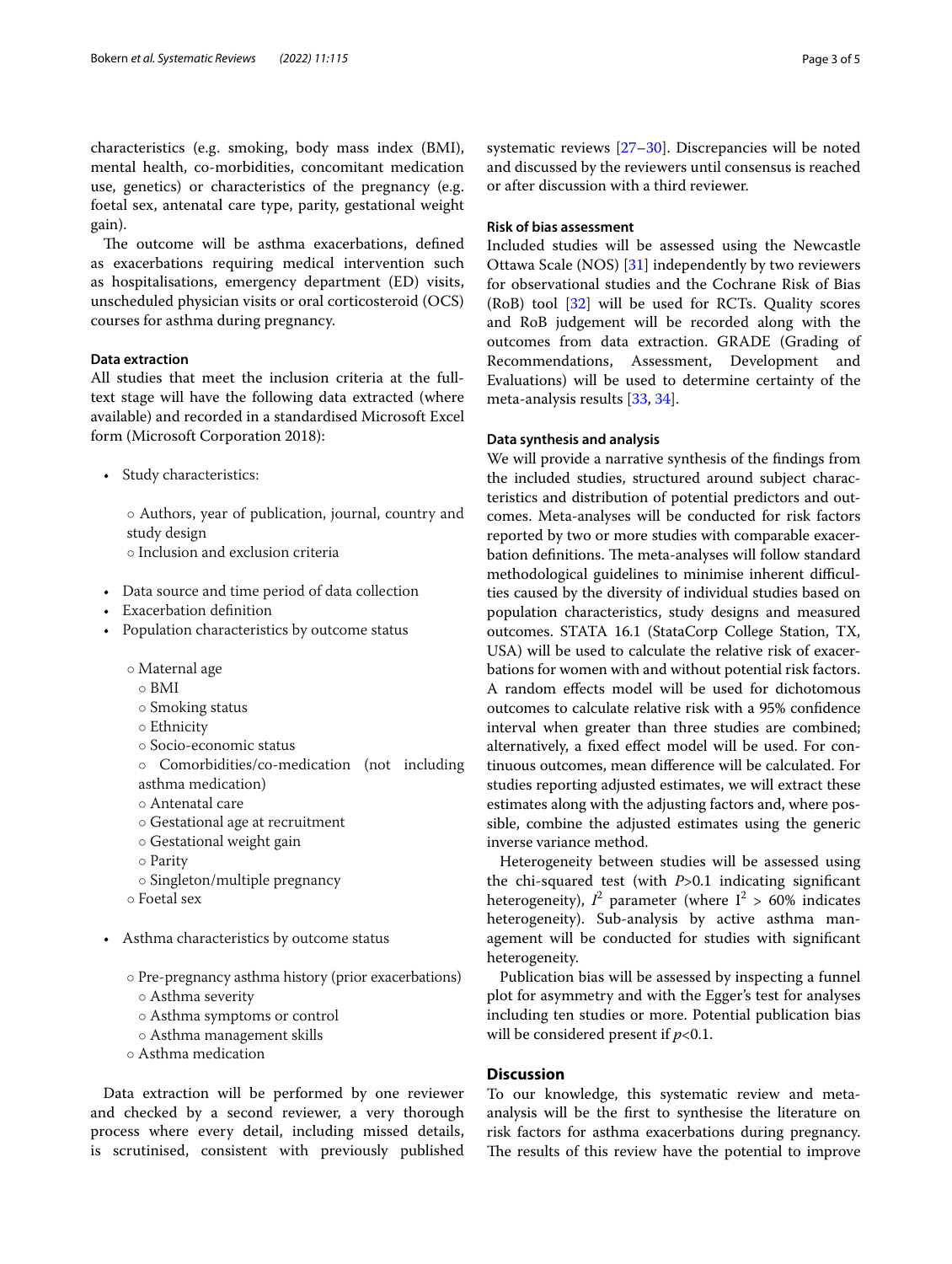antenatal asthma care for women with asthma who are at risk of having an exacerbation during pregnancy, by allowing early identifcation and increased monitoring or management of asthma. Reducing the risk of these exacerbations may improve perinatal outcomes and infant health.

This proposed review has a number of strengths. Firstly, we will be using established guidelines and bias assessment tools (PRISMA, MOOSE, NOS, the Cochrane Risk of Bias tool and GRADE) to report our fndings and assess the quality of included studies. Secondly, we will primarily focus on clinically relevant risk factors of asthma exacerbations such as obesity, smoking status, mental health and asthma severity. Information on these factors is routinely collected at antenatal visits; therefore, the results of this review may assist healthcare providers in identifying pregnant women with asthma who are at risk of having an exacerbation without having to collect additional information or perform any additional tests. The results of this systematic review and meta-analysis may inform future research into reducing the risk of asthma exacerbations during pregnancy. This review may form the basis of a clinical trial addressing a treatable traits approach in order to reduce asthma exacerbations during pregnancy.

There is potential for high heterogeneity as a result of including all pregnant women with asthma regardless of doctor diagnosis or severity from any country. Limiting our search strategy to English language articles is a potential limitation. However, a previous systematic review [\[27](#page-4-15)] indicates that the amount of information missed due to language is likely to be very low.

Results of this systematic review and meta-analysis will be presented at conferences and published in a relevant, peer-reviewed journal.

#### **Abbreviations**

BMI: Body mass index; ED: Emergency department; MOOSE: Meta-Analysis of Observational Studies in Epidemiology; NOS: Newcastle Ottawa Scale; OCS: Oral corticosteroids; PRISMA: Preferred Reporting Items for Systematic Reviews and Meta-Analysis; RCT: Randomised controlled trials.

#### **Supplementary Information**

The online version contains supplementary material available at [https://doi.](https://doi.org/10.1186/s13643-022-01975-8) [org/10.1186/s13643-022-01975-8](https://doi.org/10.1186/s13643-022-01975-8).

<span id="page-3-9"></span>**Additional fle 1.** Search strategy example.

#### **Acknowledgements**

Not applicable.

#### **Authors' contributions**

MB was the main writer of the PROSPERO protocol registration and contributed to the writing of this manuscript. ALR was the main writer of this manuscript. MEJ was a major contributor to the design of the project. DB was the statistical advisor for this project. KB was a major contributor to the

design of the project. VEM designed the study and oversaw all stages of this manuscript. All authors read and approved the fnal manuscript.

#### **Funding**

MEJ is supported by a Peggy Lang Hunter Children's Research Foundation Early Career Fellowship. KJB is funded by an Australian Lung Foundation COPD Research Fellowship and received funding from NHMRC (APP1104645 and APP1144941), and the John Hunter Charitable Trust. VEM received a Career Development Fellowship from the NHMRC (grant no. APP1084816), the Gladys M. Brawn Memorial Career Development Fellowship from the University of Newcastle and the Medical Research Futures Fund Investigator Grant (application ID 1196252). The authors alone are responsible for the content of this protocol. No funding was received for the development of this protocol.

#### **Availability of data and materials**

Not applicable.

#### **Declarations**

**Ethics approval and consent to participate** Not applicable.

#### **Consent for publication**

Not applicable.

#### **Competing interests**

The authors declare that they have no competing interests.

#### **Author details**

<sup>1</sup> Department of Pharmaco-Therapy, Epidemiology and Economics, University of Groningen, Groningen, The Netherlands. <sup>2</sup> Priority Research Centre for Healthy Lungs, University of Newcastle, New Lambton Heights, NSW, Australia. <sup>3</sup> School of Medicine and Public Health, University of Newcastle, Newcastle, NSW, Australia. <sup>4</sup> Hunter Medical Research Institute, University of Newcastle, Level 2 West Wing, University Drive, Callaghan, NSW 2308, Australia.

# Received: 17 February 2021 Accepted: 6 May 2022<br>Published online: 07 June 2022

#### **References**

- <span id="page-3-0"></span>1. Murphy VE, Gibson P, Talbot PI, Clifton V. Severe asthma exacerbations during pregnancy. Obstet Gynecol. 2005;106:1046–54.
- <span id="page-3-1"></span>2. Yland JJ, Bateman BT, Huybrechts KF, Brill G, Schatz MX, Wurst KE, et al. Perinatal outcomes associated with maternal asthma and its severity and control during pregnancy. J Allergy Clin Immunol Pract. 2020;8:1928– 1937.e3. <https://doi.org/10.1016/j.jaip.2020.01.016>.
- <span id="page-3-2"></span>3. Abdullah K, Zhu J, Gershon A, Dell S, To T. Efect of asthma exacerbation during pregnancy in women with asthma: a population-based cohort study. Eur Respir J. 2019;55. [https://doi.org/10.1183/13993003.](https://doi.org/10.1183/13993003.01335-2019) [01335-2019.](https://doi.org/10.1183/13993003.01335-2019)
- <span id="page-3-3"></span>4. Namazy JA, Murphy VE, Powell H, Gibson PG, Chambers C, Schatz M. Efects of asthma severity, exacerbations and oral corticosteroids on perinatal outcomes. Eur Respir J. 2013;41:1082–90.
- <span id="page-3-4"></span>5. Martel MJ, Rey É, Beauchesne MF, Malo JL, Perreault S, Forget A, et al. Control and severity of asthma during pregnancy are associated with asthma incidence in ofspring: two-stage case-control study. Eur Respir J. 2009;34:579–87.
- <span id="page-3-5"></span>6. Liu X, Agerbo E, Schlünssen V, Wright RJ, Li J, Munk-Olsen T. Maternal asthma severity and control during pregnancy and risk of ofspring asthma. J Allergy Clin Immunol. 2018;141:886–892.e3.
- <span id="page-3-6"></span>7. Grzeskowiak LE, Smith B, Roy A, Dekker GA, Clifton VL. Patterns, predictors and outcomes of asthma control and exacerbations during pregnancy: a prospective cohort study. ERJ Open Res. 2016;2:1–10.
- <span id="page-3-7"></span>8. Murphy VE, Clifton VL, Gibson PG. The effect of cigarette smoking on asthma control during exacerbations in pregnant women. Thorax. 2010;65:739–44.
- <span id="page-3-8"></span>9. Robijn AL, Brew BK, Jensen ME, Rejnö G, Lundholm C, Murphy VE, et al. Efect of maternal asthma exacerbations on perinatal outcomes: a